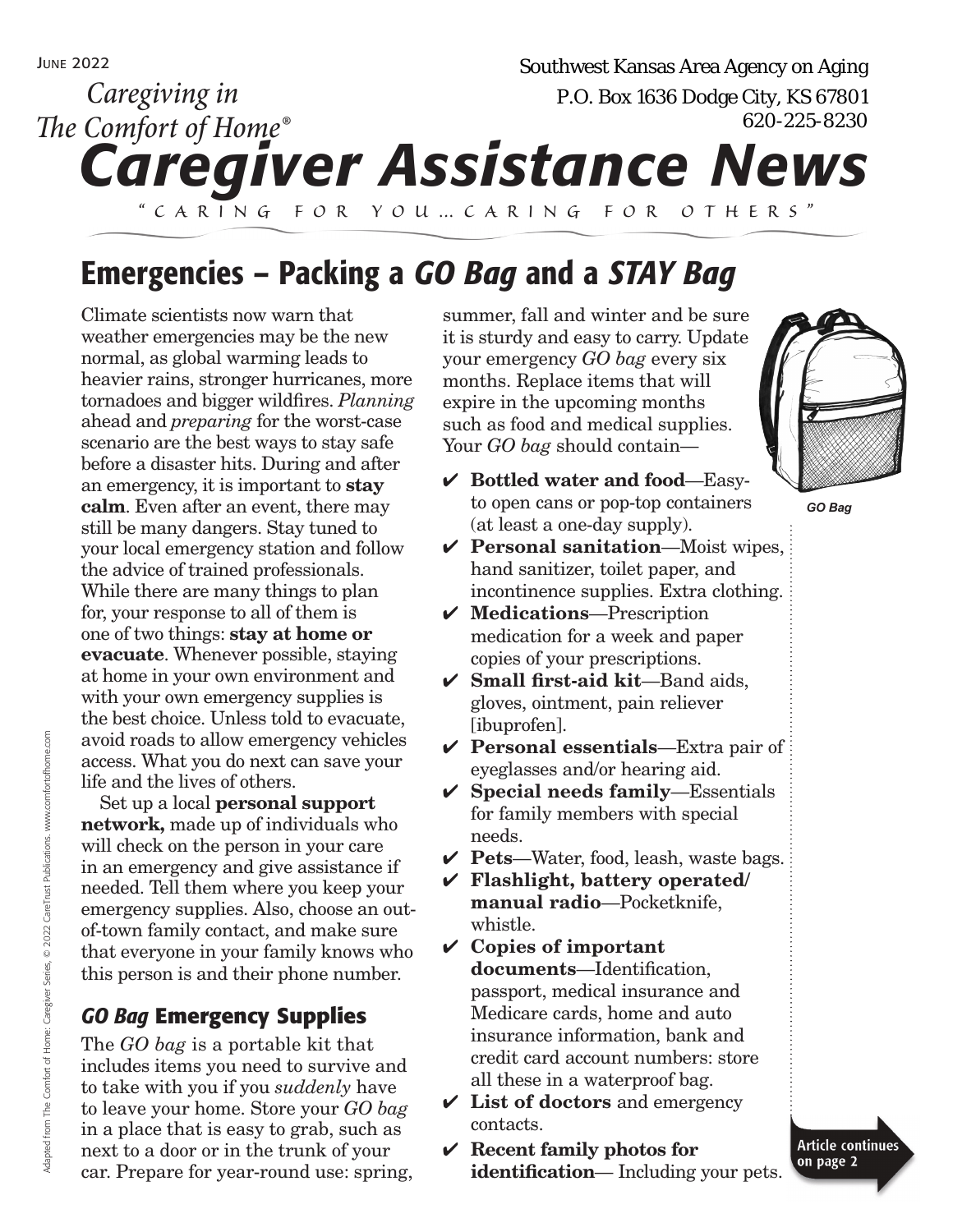# *STAY-at-Home* **Emergency Supplies Kit**

If you've already created a *GO bag*, you've got a head start on your STAY bag (or waterproof bin), because many *GO bag* items would be needed in a stayat-home emergency. Think about the *essential* things you use on a *daily* basis and then add other important items. **Being prepared means having your own food, water, cash, and other supplies to last for** *at least three days*, and possibly much longer if you are in a remote or hard-to-reach area. The *STAY bin* does not need to be completed all at once.

- ➡ **Water and Food**—One gallon of water per person per day, for drinking and sanitation. If you live in a warm weather climate more water may be necessary. Keep at least a three-day supply of water per person.
- ➡ **Personal hygiene**—Moist wipes, hand sanitizer, toilet paper, garbage bags and plastic ties for personal sanitation and incontinence supplies. toothbrush and toothpaste, extra clothing.
- ➡ **Medications**—List of prescription medications, dosage, and allergies. If your prescription plan allows it, order an extra supply of your medications or ask your doctor for some free samples to have in case of an emergency include at least a one-week supply of medications. Plan for medications that require refrigeration.
- ➡ **First-aid kit**—Bandages, hand sanitizer, gloves, ointment, pain reliever [ibuprofen], tweezers.
- ➡ **Personal essentials**—Extra eyeglasses and hearing-aid batteries, wheelchair batteries or other special equipment; label wheelchairs, canes and walkers.
- ➡ **Special needs family**—Essentials for family members with special needs.
- ➡ **Pets**—Water, food, leashes, portable bowls, crate, food and copies of veterinary records, in case you have to take your pets to a kennel while you stay in a shelter or hotel.
- ➡ **Medical devices**—List of the style and serial numbers of medical devices, such as pacemakers.
- ➡ **Flashlight, head lamp, battery-operated radio**—Fresh batteries (sizes AA, AAA, C, D), duct tape and a multipurpose tool or pocketknife, extra blankets, and a whistle.
- ➡ **Copies of important documents**—Identification, passport, medical insurance and Medicare cards, home and auto insurance information, bank and credit card account numbers: store all these in a waterproof bag.
- ➡ **List of doctors and emergency contacts**.
- ➡ **Cellphone and charger**—In case there is still electricity. A solar powered charger for power outages. When Low Power Mode is on, your iPhone will last longer before you need to charge it, but some features might take longer to update or complete.

*Source: Ready.gov; Milwaukee.gov/health; www.Redcross.org; How to Pack an Emergency Go Bag - The New York Times (nytimes.com)*

**2**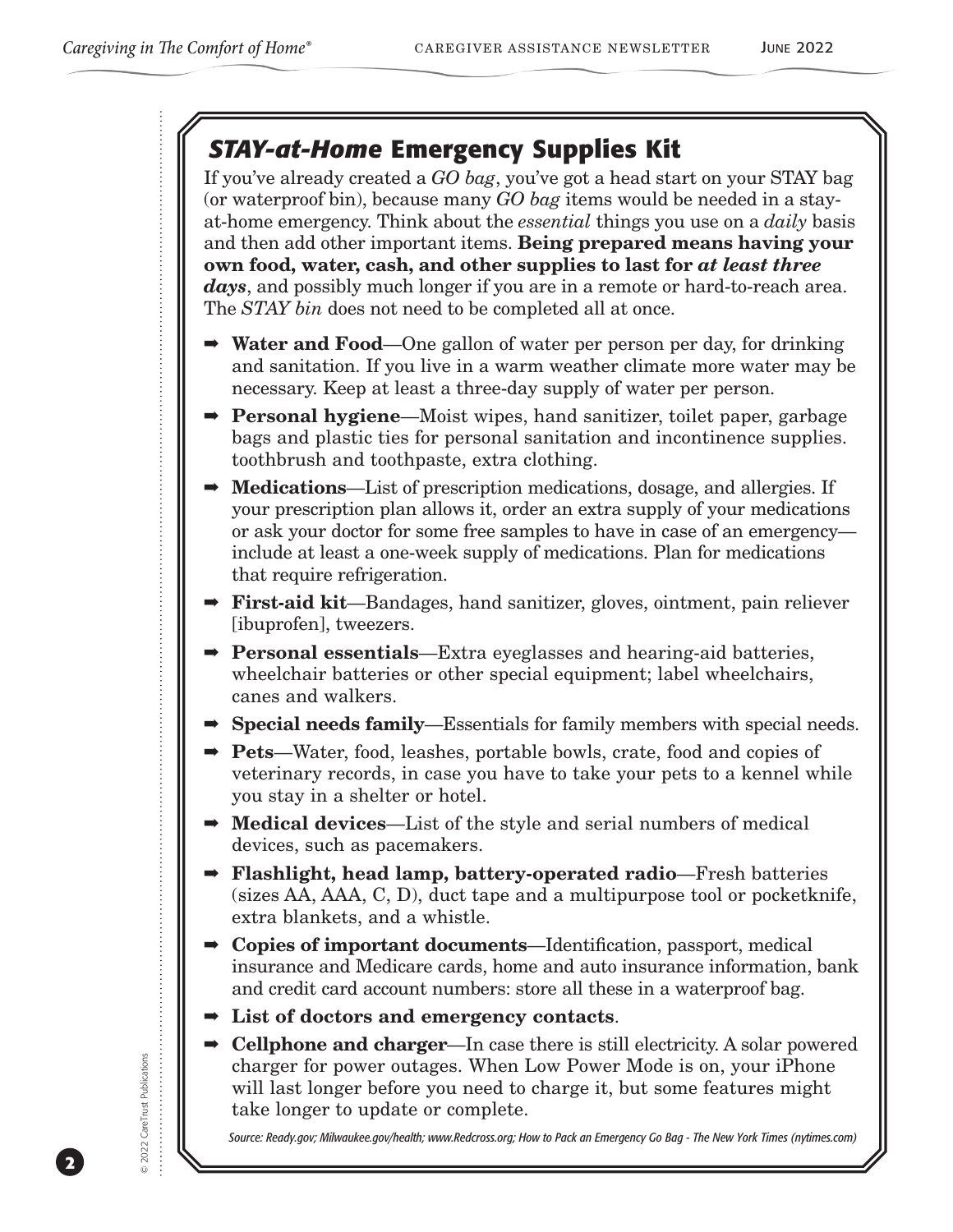

well as the "bad." Let a feeling of gratitude fill you and frustration

evaporates.

*Source: Happiness in this World; www.happinessinthisworld.com*

# Live Life Laughing!

We have decided not to have children. We are going to tell them tonight.



*Inspiration Inaction breeds doubt and fear. Action breeds confidence and courage. —Dale Carnegie*

## Memory Care - Special Needs

பு

It is important for caregivers to have a disaster plan that includes the special needs of people with Alzheimer's, whose impairments in memory and reasoning severely limit their ability to *act* appropriately in crises.

2022 CareTrust Publication © 2022 CareTrust Publications

Lр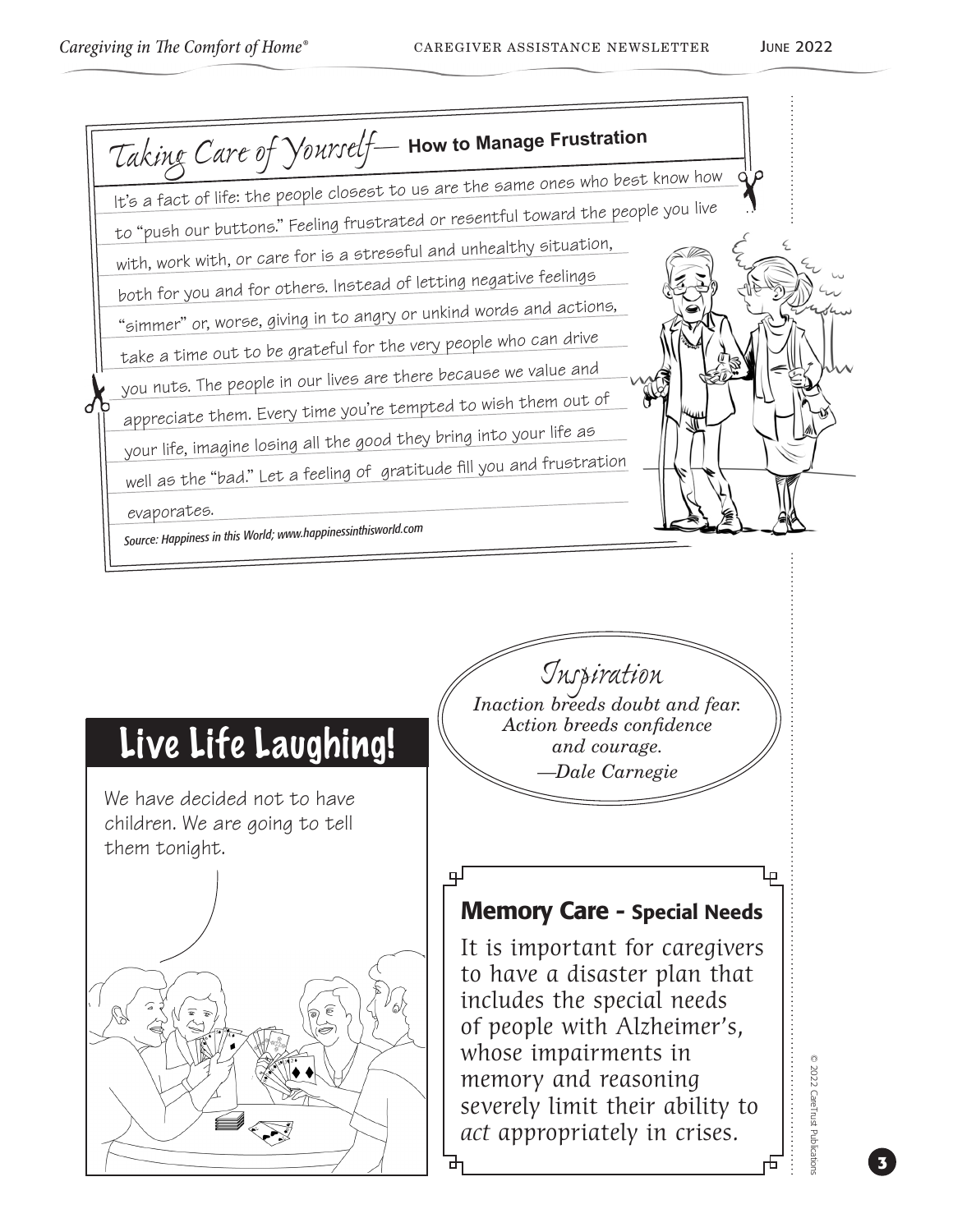## *Caregiving in The Comfort of Home®*

### Our Purpose

To provide caregivers with critical information enabling them to do their job with confidence, pride, and competence.

### Ordering Info

From the publishers of

*Caregiver Series Caregiving in The Comfort of Home®*

available from… CareTrust Publications LLC PO Box 10283, Portland, OR 97296 800-565-1533 or www.comfortofhome.com

#### Comments and suggestions welcome.

©2022 CareTrust Publications LLC. All rights reserved. Reproduction of any component of this publication is forbidden without a license from the publisher.

Some content in this publication is excerpted from *The Comfort of Home: Caregivers Series*. It is for informational use and not health advice. It is not meant to replace medical care but to supplement it. The publisher assumes no liability with respect to the accuracy, completeness or application of information presented or the reader's misunderstanding of the text.

### **Safety Tips**— What If *You* Are Delayed or Injured?

If you are responsible for the regular care of another person, what happens if you can't be there? An accident or medical emergency can happen to anyone, at any time. It is important that emergency personnel (police, fire department and/or emergency room professionals) know that you are a caregiver and that someone is counting on you for their health and safety.

## **To ensure the well-being of the person you care for, always carry an emergency ID card in your wallet that identifies you as a caregiver**.

On the card, list the name and location of the care recipient; your relationship to the person; an alternative caregiver or family member and their phone number; additional information on the person's medical condition and needs; and a message indicating whether the person in your care is OK to be left alone. Place an emergency ID card on your refrigerator with the same information. Paramedics are trained to look at the refrigerator for information about you.

<u>IMMUNINININININININININININI</u>